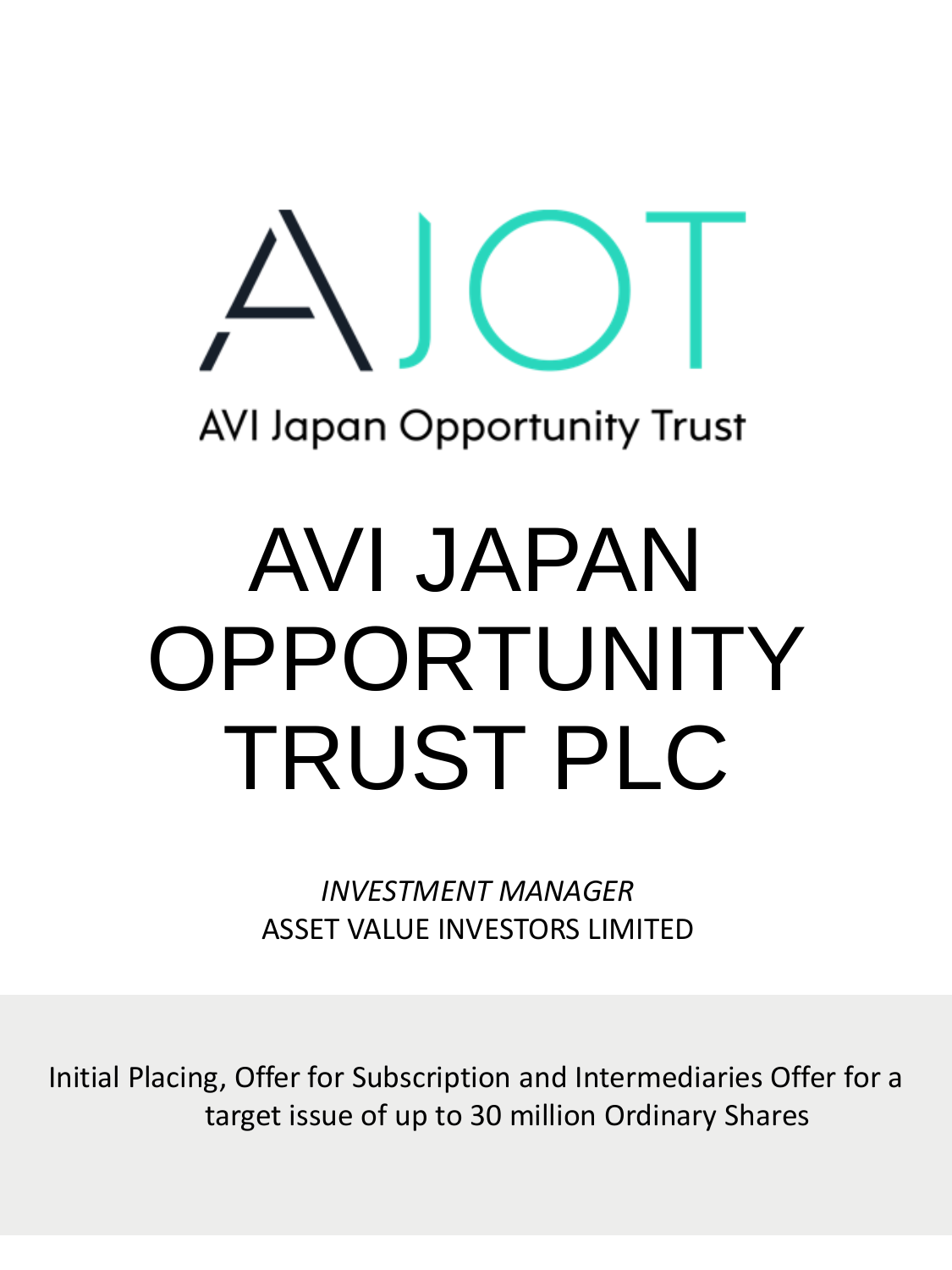- The Ordinary Shares in AVI Japan Opportunity Trust plc ("AJOT") are listed on the Premium Segment of the Official List and traded on the Main Market of the London Stock Exchange.
- The investment objective of the Company is to provide Shareholders with capital growth in excess of the MSCI Japan Small Cap Index, through the active management of a focussed portfolio of equity investments listed or quoted in Japan which have been identified by the Investment Manager as undervalued and having a significant proportion of their market capitalisation held in cash, listed securities and/or realisable assets.
- The Company invests in a diversified portfolio of equities listed or quoted in Japan which are considered by the Investment Manager to be undervalued and where cash, listed securities and/or realisable assets make up a significant proportion of the market capitalisation.
- The Investment Manager seeks to unlock this value through proactive engagement with management and taking advantage of the increased focus on corporate governance and returns to shareholders in Japan.
- Since the First Admission to 28 February 2020, the Company has delivered Net Asset Value and share price total returns of -1.32 per cent. and -4.00 per cent. respectively, and the Ordinary Shares have traded at an average premium to Net Asset Value per Ordinary

Share of 3.60 per cent.

- The Board will not set any limits on sector weightings or stock selection within the Portfolio. It is not expected that a single holding (including any derivative instrument) will represent more than 10 per cent. of the Company's gross assets, at the time of investment. However, the Company will have discretion to invest up to 15 per cent. of its gross assets, at the time of investment, in a single holding, if a suitable opportunity arises.
- As at 28 February 2020, the Portfolio comprised 30 holdings, with an aggregate unaudited value of £126.3 million.
- As at 28 February 2020, the Company's top 10 holdings, represented 52.27 per cent. of the value of the total Portfolio.
- Asset Value Investors Limited (the "Investment Manager") is the Company's investment manager and alternative investment fund manager (AIFM). The Investment Manager was established in 1985 to manage the assets of AVI Global Trust plc, which now has over £1 billion of gross assets.

### Investment Opportunity

- **Undervalued/cash-rich companies –** Analyst valuations of Japanese equities are cheaper than in other developed markets, particularly when adjusted for cash and investment security holdings. Sell-side coverage is low to the extent that 65% of TOPIX companies are covered by 2 or fewer analysts. 83% of companies in the Company's Portfolio have 2 or fewer analyst coverage and 66% have no sell-side analyst coverage. Research shows that the Japanese market implicitly applies a pervasive and structural discount to cash and investment holdings, with academic studies suggesting the discount applied to cash is as much as 50 per cent. Management conservatism, a focus on stakeholders rather than shareholders and strong cash flow generation has led cash levels to build up over time in many Japanese companies.
- **Improving corporate governance and shareholder activism –** The Japanese Corporate Governance Code established in 2015 is encouraging company management to deliver higher shareholder returns, improve the efficiency of balance sheets, reduce cross-shareholdings, better incentivise management and overhaul governance in terms of board composition amongst other areas.
- **High-quality and growing companies –** A critical part of the Investment Manager's strategy in Japan is the avoidance of value traps. The large number of growing and high-quality companies that meet the Investment Manager's valuation criteria facilitates such an approach. Many of the companies that meet the criteria have reached excessive cash balances through the highly cash generative nature of the business, where management have been unable to invest as fast as the business has grown. The Investment Manager's focus on these quality businesses with growing earnings enables investments to be made with a long-term focus. The value of these businesses is increasing over time and returns are thus less dependent on an event.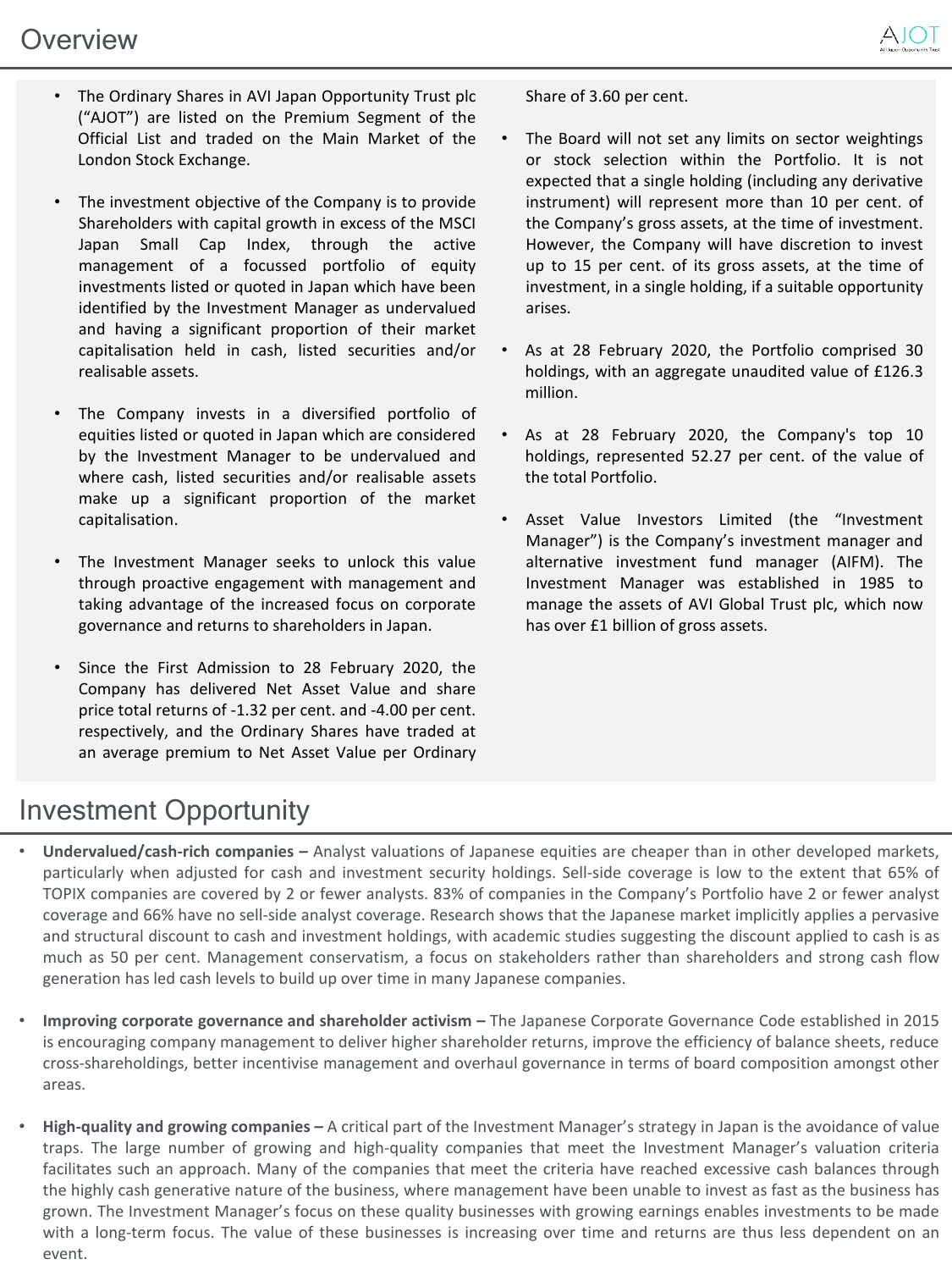

**AJOT's Top 10 portfolio holdings as of 28 February 2020**

| Investment                       | Percentage of value of total portfolio |
|----------------------------------|----------------------------------------|
| SK KAKEN CO LTD                  | 7.08%                                  |
| TEIKOKU SEN-I CO LTD             | 5.88%                                  |
| <b>FUJITEC CO LTD</b>            | 5.42%                                  |
| <b>TOYOTA INDUSTRIES CORP</b>    | 5.35%                                  |
| SECOM JOSHINETSU CO LTD          | 5.21%                                  |
| <b>TOKYO BROADCASTING SYSTEM</b> | 4.77%                                  |
| KATO SANGYO CO LTD               | 4.72%                                  |
| C UYEMURA & CO LTD               | 4.69%                                  |
| PASONA GROUP INC                 | 4.58%                                  |
| KONISHI CO LTD                   | 4.57%                                  |
|                                  | 52.27%                                 |

#### **AJOT's Sector portfolio holdings as of 28 February 2020**

| <b>Sector</b>                               | <b>Percentage of portfolio</b> |
|---------------------------------------------|--------------------------------|
| Automobiles and Components                  | 13.1%                          |
| Capital Goods                               | 26.9%                          |
| <b>Commercial and Professional Services</b> | 10.1%                          |
| Food and Staples Retailing                  | 4.8%                           |
| Healthcare Equipment and Services           | 4.5%                           |
| Materials                                   | 21.0%                          |
| Media and Entertainment                     | 4.8%                           |
| Retailing                                   | 3.9%                           |
| Software and Services                       | 5.3%                           |
| <b>Telecommunication Services</b>           | 3.3%                           |
| Transportation                              | 2.2%                           |
|                                             | 100.00%                        |

**AJOT's portfolio holdings by Market Cap as of 28 February 2020**

| <b>Market capitalisation</b> | Percentage of portfolio |
|------------------------------|-------------------------|
| Large Cap                    | 22.3%                   |
| Mid Cap                      | 26.2%                   |
| Small Cap                    | 35.3%                   |
| Cash                         | 16.2%                   |
|                              | 100.00%                 |

#### Board of directors

Norman Crighton *Chairman, Non-Executive Director*

Katya Thomson *Chair of the Audit Committee, Non-Executive Director* Yoshi Nishio *Non-Executive Director*

Margaret Stephens *Non-Executive Director*

#### AVI Team

Joe Bauernfreund *CEO and CIO* 

Tom Treanor *Head of Research*

Non-executive Roderick MacRae Daniel Lee *Senior Analyst*

Scott Beveridge *Senior Analyst*

Darren Gillen *Analyst*

Wilfrid Craigie *Analyst*

Cameron Dryburgh *Analyst*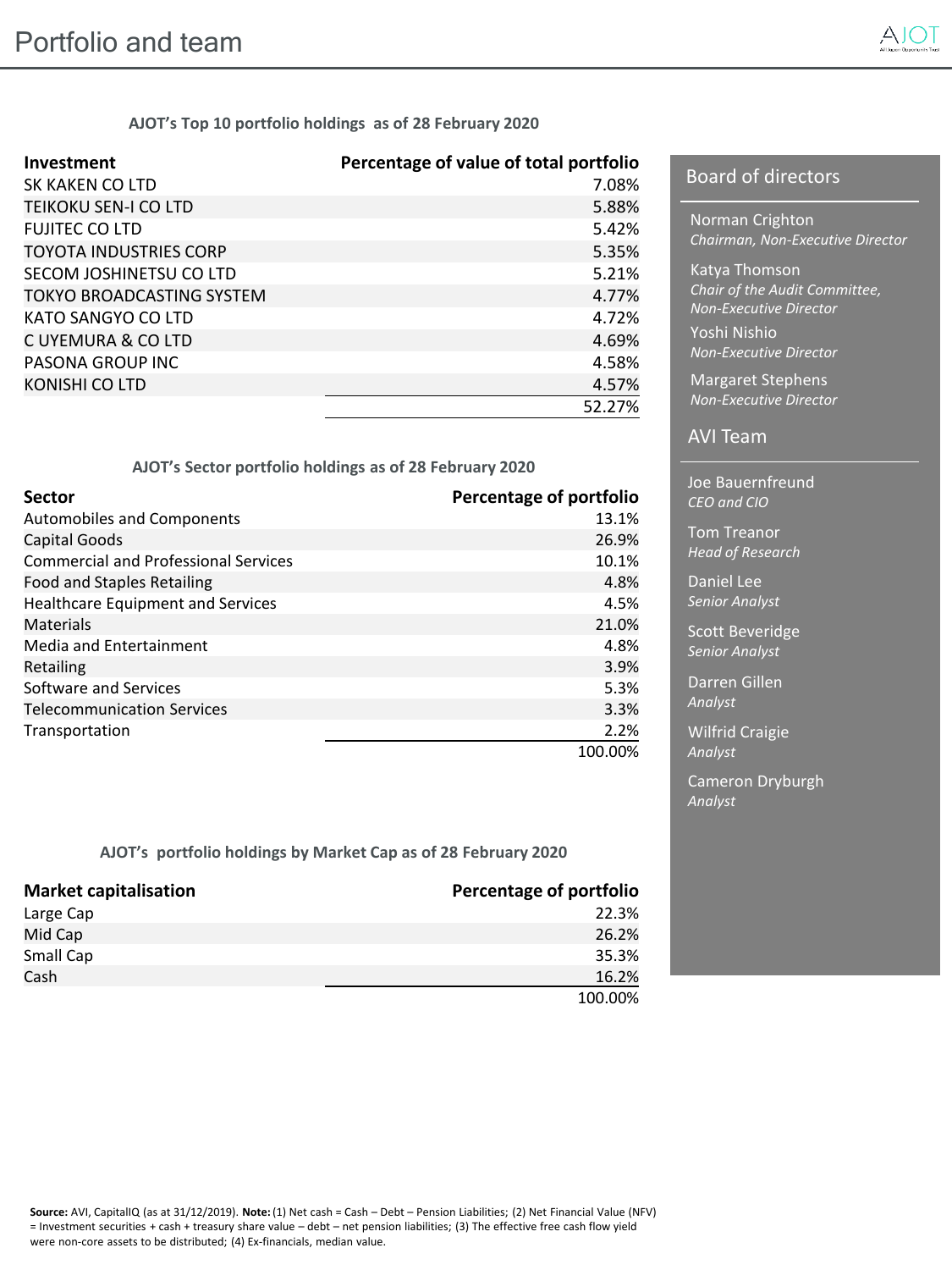# Highlights



| The Company                                                                                                                                                              | AVI Japan Opportunity Trust Plc.<br>Premium Listing Segment of the Official List and of the London Stock Exchange's Main Market.                                                                                                                                                                                                                                                                                                                                                                                                                                                                                             |                                                                                                                                                         |  |
|--------------------------------------------------------------------------------------------------------------------------------------------------------------------------|------------------------------------------------------------------------------------------------------------------------------------------------------------------------------------------------------------------------------------------------------------------------------------------------------------------------------------------------------------------------------------------------------------------------------------------------------------------------------------------------------------------------------------------------------------------------------------------------------------------------------|---------------------------------------------------------------------------------------------------------------------------------------------------------|--|
| <b>Investment Manager</b>                                                                                                                                                | Asset Value Investors Limited ("AVI").<br>$\bullet$                                                                                                                                                                                                                                                                                                                                                                                                                                                                                                                                                                          |                                                                                                                                                         |  |
| Issue size                                                                                                                                                               | Initial Placing, Offer for Subscription and Intermediaries Offer for a target issue of up to 30 million Ordinary Shares.<br>$\bullet$                                                                                                                                                                                                                                                                                                                                                                                                                                                                                        |                                                                                                                                                         |  |
| Investment objective                                                                                                                                                     | The investment objective of the Company is to provide Shareholders with capital growth in excess of the MSCI Japan<br>Small Cap Index, through the active management of a focussed portfolio of equity investments listed or quoted in Japan<br>which have been identified by the Investment Manager as undervalued and having a significant proportion of their<br>market capitalisation held in cash, listed securities and/or realisable assets.                                                                                                                                                                          |                                                                                                                                                         |  |
| Portfolio                                                                                                                                                                | As at 28 February 2020, the Portfolio comprised 30 holdings, with an aggregate unaudited value of £126.3 million.<br>$\bullet$<br>As at 28 February 2020, the Company's top 10 holdings, represented 52.27 per cent. of the value of the total Portfolio.                                                                                                                                                                                                                                                                                                                                                                    |                                                                                                                                                         |  |
| Gearing                                                                                                                                                                  | The aggregate of borrowings and long-only contracts for difference and equity swap exposure will not exceed 25 per<br>cent. of Net Asset Value at the time of drawdown of the relevant borrowings or entering into the relevant transaction, as<br>appropriate. It is expected that any borrowings entered into will principally be denominated in Yen.                                                                                                                                                                                                                                                                      |                                                                                                                                                         |  |
| <b>NAV</b>                                                                                                                                                               | As at 28 February 2020, the Company had unaudited net assets of approximately £111 million (representing a cum-<br>income Net Asset Value per Ordinary Share of 96.71 pence) and the mid-market price of the Ordinary Shares was 96.00<br>pence.<br>$\bullet$<br>Since the First Admission to 28 February 2020, the Company has delivered Net Asset Value and share price total returns                                                                                                                                                                                                                                      |                                                                                                                                                         |  |
| of -1.32 per cent. and -4.00 per cent. respectively, and the Ordinary Shares have traded at an average premium to Net<br>Asset Value per Ordinary Share of 3.6 per cent. |                                                                                                                                                                                                                                                                                                                                                                                                                                                                                                                                                                                                                              |                                                                                                                                                         |  |
| <b>Dividend</b>                                                                                                                                                          | The Company has not paid any dividends at any time since incorporation. However, please note that the Company<br>declared a final dividend of 0.9 pence per Ordinary Share for the financial period ended 31 December 2019. Subject to<br>the approval of Shareholders at the 2020 AGM, this proposed final dividend will be payable on 30 April 2020 to<br>Shareholders on the register at the close of business on 3 April 2020 and the ex-dividend date will be 2 April 2020.                                                                                                                                             |                                                                                                                                                         |  |
| Management fees                                                                                                                                                          | The management fee of 1% per annum is calculated on the lesser of the Company's Net Asset Value or Market<br>Capitalisation at each quarter end. The Investment Manager will invest 25% of the management fee it receives in shares<br>of the Company (through open market purchases) and will hold these for a minimum of two years.                                                                                                                                                                                                                                                                                        |                                                                                                                                                         |  |
| Governance                                                                                                                                                               | All four of the Directors are non-executive and are independent of the Investment Manager.<br>The lead portfolio manager is Joe Bauernfreund, the Chief Executive Officer and Chief Investment Officer of AVI.                                                                                                                                                                                                                                                                                                                                                                                                               |                                                                                                                                                         |  |
| <b>AIFM</b>                                                                                                                                                              | The Company's AIFM is Asset Value Investors Limited.                                                                                                                                                                                                                                                                                                                                                                                                                                                                                                                                                                         |                                                                                                                                                         |  |
| <b>Expected timetable</b>                                                                                                                                                | Prospectus published:<br>Initial Placing, Offer for Subscription and Intermediaries Offer opens:<br>Latest time and date for commitments under the Initial Placing<br>$\bullet$<br>Last time and date for receipt of completed Application Forms in<br>respect of the Offer for Subscriptions<br>Last time and date for receipt of completed applications from the<br>$\bullet$<br>Intermediaries in respect of the Intermediaries Offer<br>$\bullet$<br>Publication of results of the Initial Issue and Initial Issue Price<br>announcement date<br>Initial Admission and dealings in Ordinary Shares commence<br>$\bullet$ | 3 March 2020<br>3 March 2020<br>5.00 p.m. on 24 March 2020<br>1.00 p.m. on 26 March 2020<br>3.00 p.m. on 26 March 2020<br>27 March 2020<br>2 April 2020 |  |
|                                                                                                                                                                          |                                                                                                                                                                                                                                                                                                                                                                                                                                                                                                                                                                                                                              |                                                                                                                                                         |  |